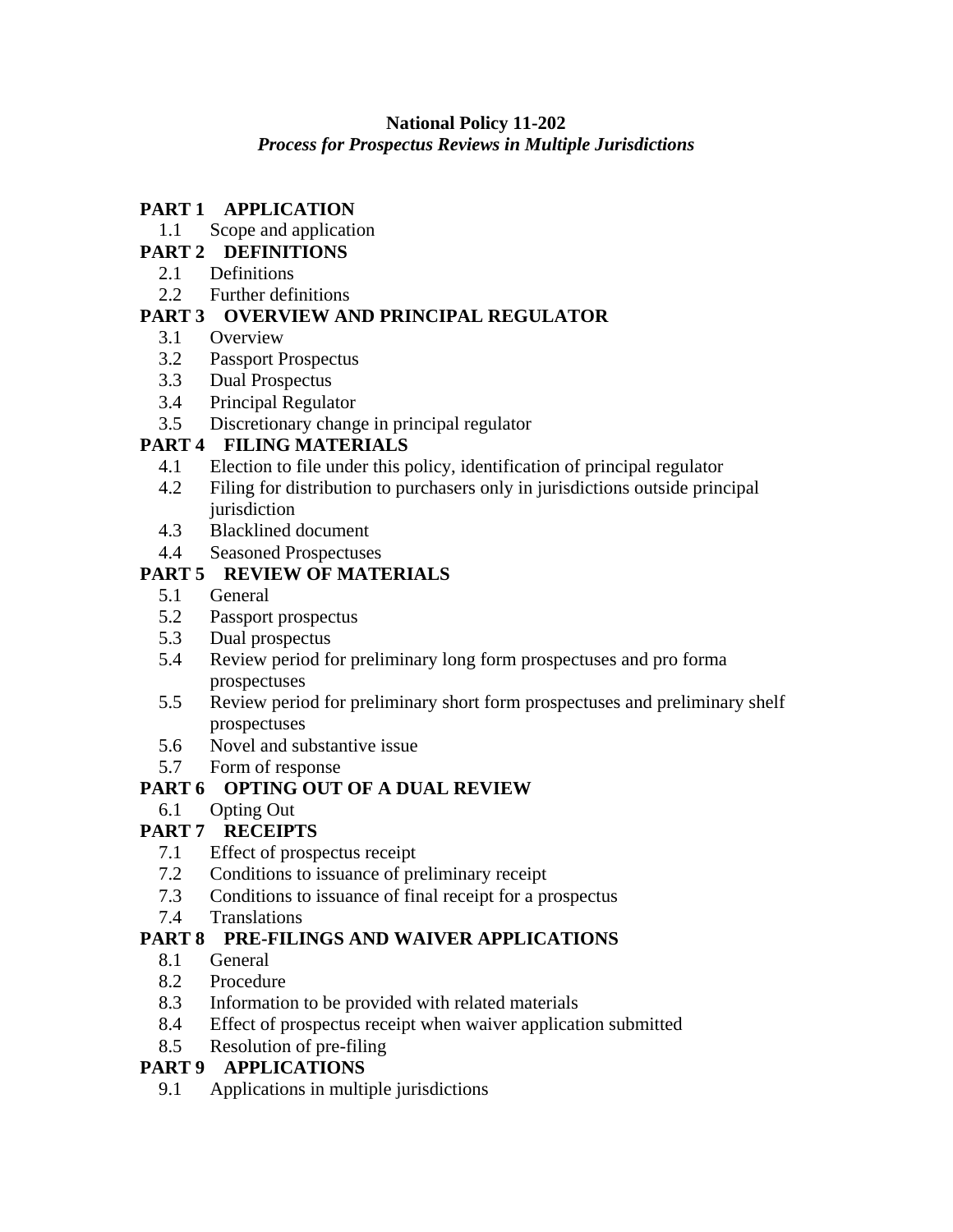- [9.2 Timing of application](#page-15-0)
- [9.3 Additional information to be provided](#page-15-0)

### **[PART 10 AMENDMENTS](#page-15-0)**

- [10.1 Conditions to issuance of receipt for preliminary prospectus amendments](#page-15-0)
- [10.2 Receipt for preliminary prospectus amendments](#page-16-0)
- [10.3 Review period for preliminary prospectus amendments](#page-16-0)
- [10.4 Review period for prospectus amendments](#page-17-0)
- [10.5 Conditions to issuance of prospectus amendment receipt](#page-18-0)
- [10.6 Prospectus amendment receipt](#page-19-0)

### **[PART 11 HOLIDAYS](#page-19-0)**

[11.1 Holidays](#page-19-0)

### **PART 12 [EFFECTIVE DATE AND TRANSITION](#page-19-0)**

- [12.1 Effective date This policy comes into effect on March 17, 2008.](#page-19-0)
- [12.2 Prospectus filed before March 17, 2008 The process set out in National Policy](#page-19-0)  [43-201 Mutual Reliance Review System for Prospectuses will continue to apply](#page-19-0)

[to](#page-19-0)

#### **[Annex A](#page-21-0)**

[Examples of Pre-Filings and Waiver Applications Dealt With](#page-21-0) [under Part 8 of National Policy 11-202](#page-21-0)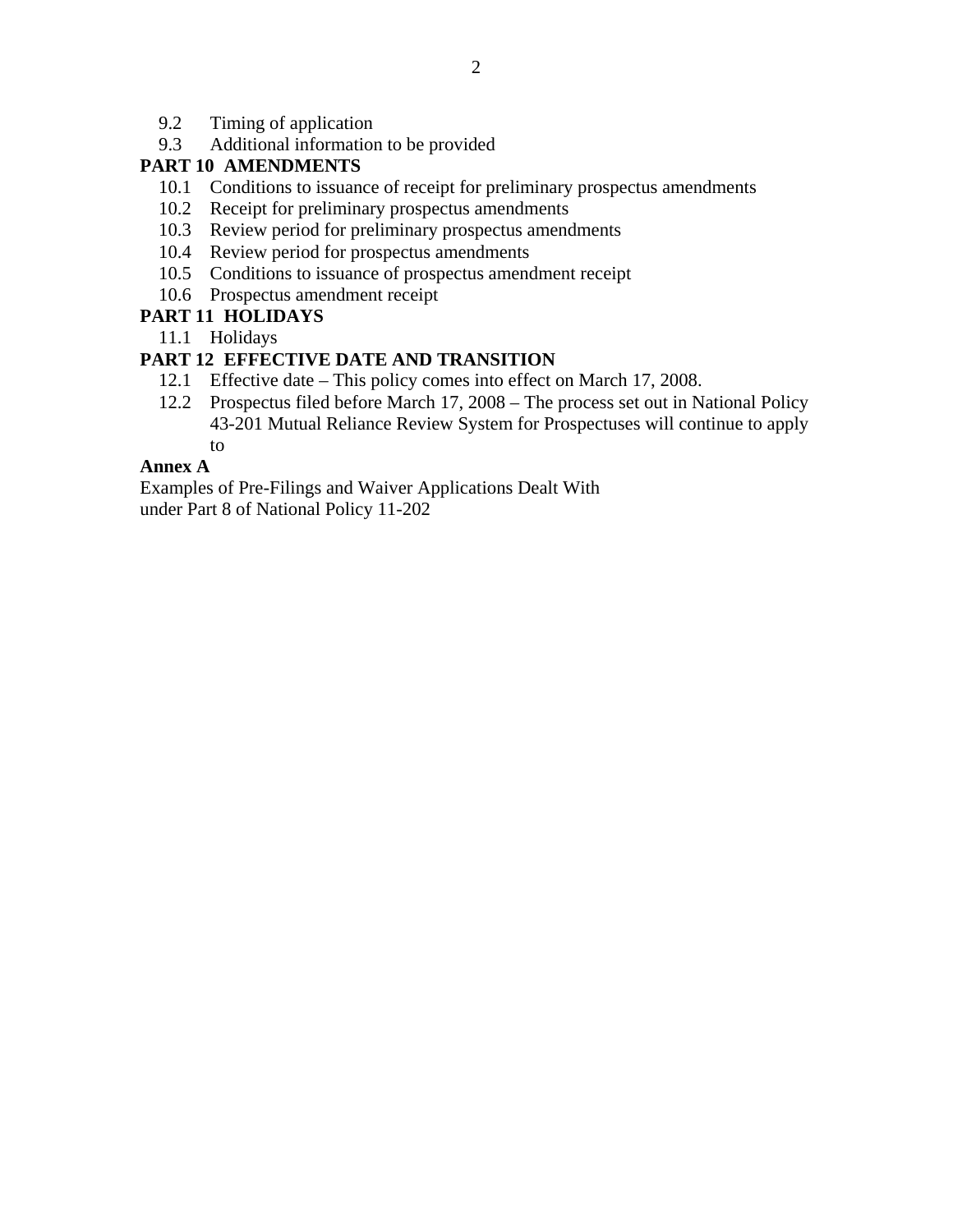#### **National Policy 11-202**  *Process for Prospectus Reviews in Multiple Jurisdictions*

#### <span id="page-2-0"></span>**PART 1 APPLICATION**

**1.1 Scope and application** – This policy describes procedures for the filing and review of a preliminary prospectus, prospectus and related materials in more than one Canadian jurisdiction.

### **PART 2 DEFINITIONS**

**2.1 Definitions** *–* In this policy,

"CP 11-102" means Companion Policy 11-102CP *Passport System* to MI 11-102;

"dual prospectus" means a prospectus described in section 3.3 of this policy;

"dual review" means the review under this policy of a dual prospectus;

"filer" means

- (a) a person or company filing a prospectus, or
- (b) an agent of a person or company referred to in paragraph (a);

"long form prospectus" includes a simplified prospectus and annual information form for a mutual fund;

"materials" mean the documents required under a national prospectus instrument;

"MI 11-102" means Multilateral Instrument 11-102 *Passport System*;

"NI 13-101" means National Instrument 13-101 *System for Electronic Document Analysis and Retrieval* (SEDAR);

"NP 11-203" means National Policy 11-203 *Process for Exemptive Relief Applications in Multiple Jurisdictions*;

"OSC" means the regulator in Ontario;

"passport jurisdiction" means the jurisdiction of a passport regulator;

"passport prospectus" means a prospectus described in section 3.2 of this policy;

"passport regulator" means a regulator that has adopted MI 11-102;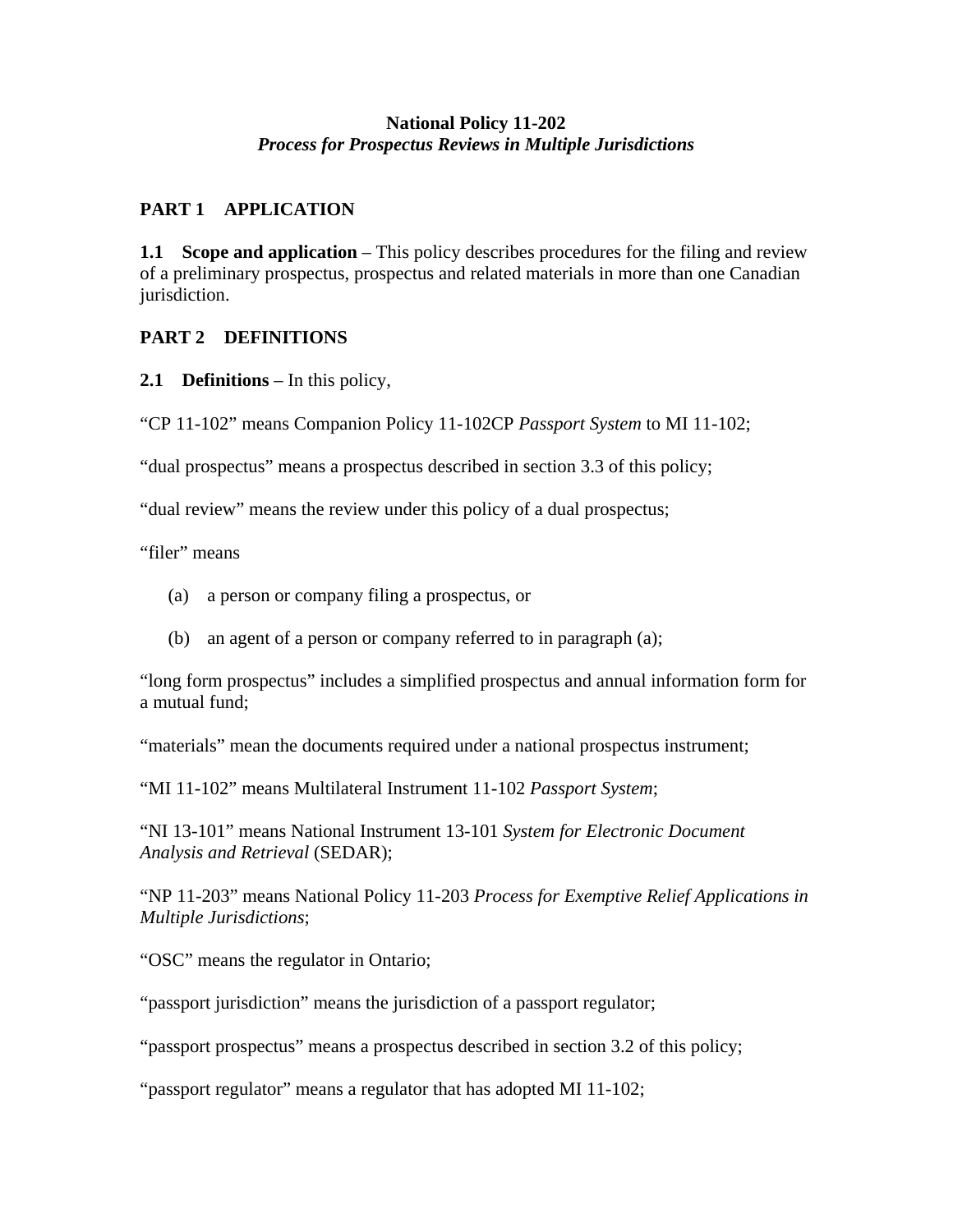<span id="page-3-0"></span>"pre-filing" means a consultation with the principal regulator for a prospectus filing, initiated before the filing of materials, regarding the interpretation of securities legislation or securities directions or their application to a particular offering or proposed offering;

"regulator" means a securities regulatory authority or regulator;

"shelf prospectus" means a prospectus filed under National Instrument 44-102 *Shelf Distributions*;

"short form prospectus" means a prospectus filed under National Instrument 44-101 *Short Form Prospectus Distributions*; and

"waiver application" means a request for an exemption from securities legislation, if the exemption would be evidenced by the issuance of a receipt under this policy.

**2.2 Further definitions** – Terms used in this policy and that are defined in MI 11-102, NI 13-101, or National Instrument 14-101 *Definitions* have the same meanings as in those instruments.

### **PART 3 OVERVIEW AND PRINCIPAL REGULATOR**

**3.1 Overview** – This policy deals with prospectuses filed in multiple jurisdictions in the following circumstances:

- (a) The principal regulator is passport regulator and the prospectus is not filed in Ontario. This is a "passport prospectus."
- (b) The principal regulator is the OSC and the prospectus is also filed in a passport jurisdiction. This is also a "passport prospectus."
- (c) The principal regulator is a passport regulator and the prospectus is also filed in Ontario. This is a "dual prospectus."

#### **3.2 Passport Prospectus**

(1) If the principal regulator is a passport regulator and the prospectus is not filed in Ontario, only the principal regulator will review the prospectus. Under MI 11-102, the issuance of a receipt by the principal regulator will trigger a deemed receipt in each other passport jurisdiction where the prospectus is filed.

(2) If the principal regulator is the OSC and the prospectus is also filed in a passport jurisdiction, only the OSC will review the prospectus. Under MI 11-102, the issuance of the OSC receipt will trigger a deemed receipt in each passport jurisdiction where the prospectus is filed.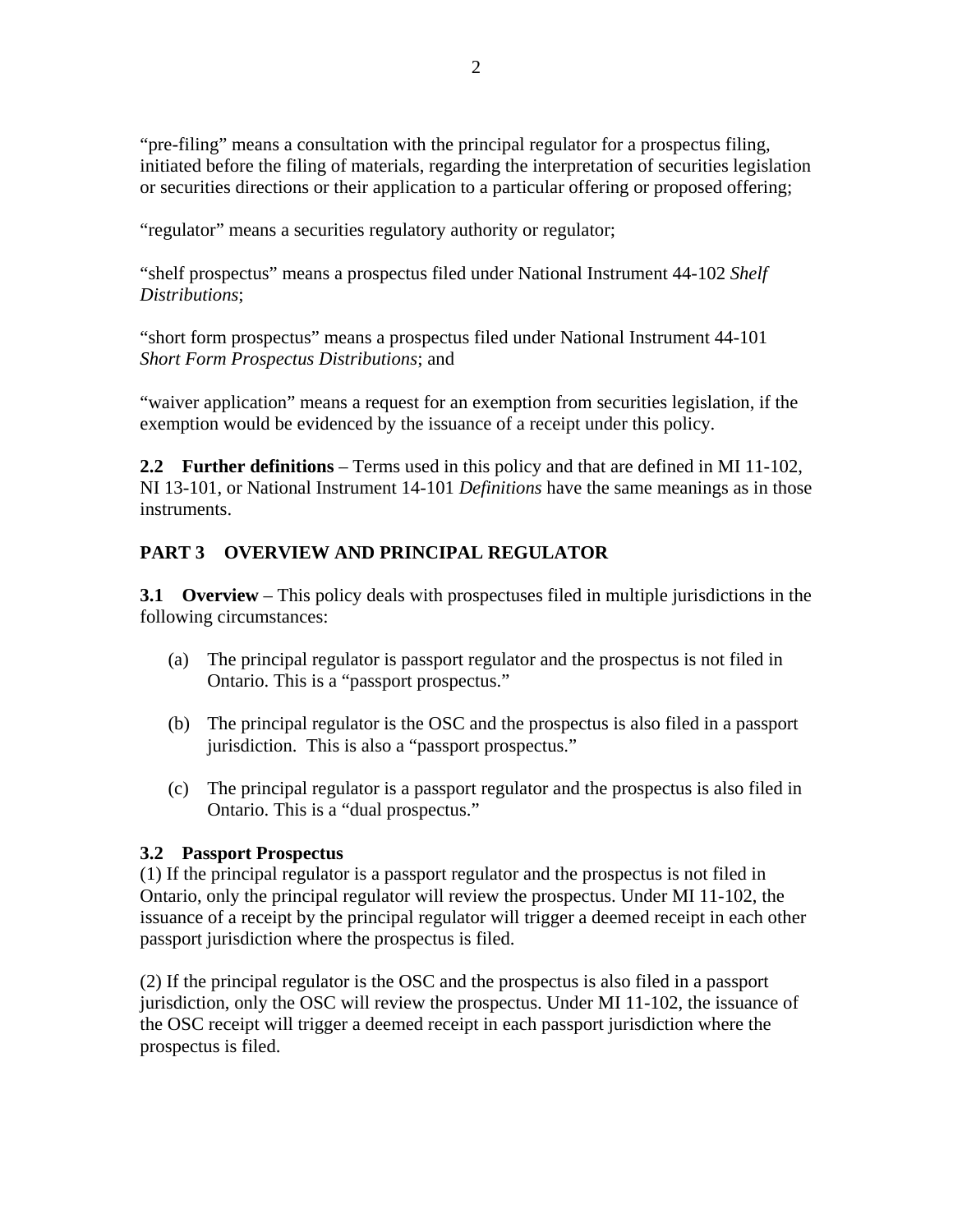<span id="page-4-0"></span>**3.3 Dual Prospectus** – If the principal regulator is a passport regulator and the prospectus is also filed in Ontario, the principal regulator will review the prospectus, and the OSC, as a non-principal regulator, will coordinate its review with the principal regulator. The receipt of the principal regulator will trigger a deemed receipt in each other passport jurisdiction where the prospectus is filed and will evidence the receipt of the OSC, if the OSC has made the same decision as the principal regulator.

### **3.4 Principal Regulator**

(1) For purposes of a prospectus filing under this policy, the principal regulator is identified in the same manner as in section 3.1 of MI 11-102. This section summarizes section 3.1 of MI 11-102 and provides guidance for identifying the principal regulator for a prospectus filing. The same guidance also applies to a related pre-filing.

(2) For purposes of a waiver application related to a prospectus filing under this policy, the principal regulator is identified in the same manner as in sections 4.1 to 4.5 of MI 11- 102. A filer should refer to section 3.6 of NP 11-203 for guidance on how to identify the principal regulator for a waiver application related to a prospectus filing under this policy.

(3) In most circumstances, the principal regulator for a waiver application and the principal regulator for the related prospectus filing will be the same. If the principal regulator is not the same, the regulators may initiate a discretionary change of principal regulator under section 3.5 of this policy. Alternatively, the filer may apply for a discretionary change of principal regulator under that section.

(4) The principal regulator for a prospectus filing under this policy is the regulator of the jurisdiction in which

- (a) the issuer's head office is located, if the issuer is not an investment fund, or
- (b) the investment fund manager's head office is located, if the issuer is an investment fund.

(5) If the regulator identified under subsection (4) is not in a specified jurisdiction, the principal regulator is the regulator in the specified jurisdiction with which the issuer, or in the case of an investment fund, the investment fund manager, has the most significant connection.

(6) For purposes of this section, a specified jurisdiction is one of British Columbia, Alberta, Saskatchewan, Manitoba, Ontario, Québec, New Brunswick or Nova Scotia.

(7) The factors an issuer, or in the case of an investment fund, the investment fund manager, should consider in identifying the principal regulator based on its most significant connection are, in order of influential weight:

(a) location of management;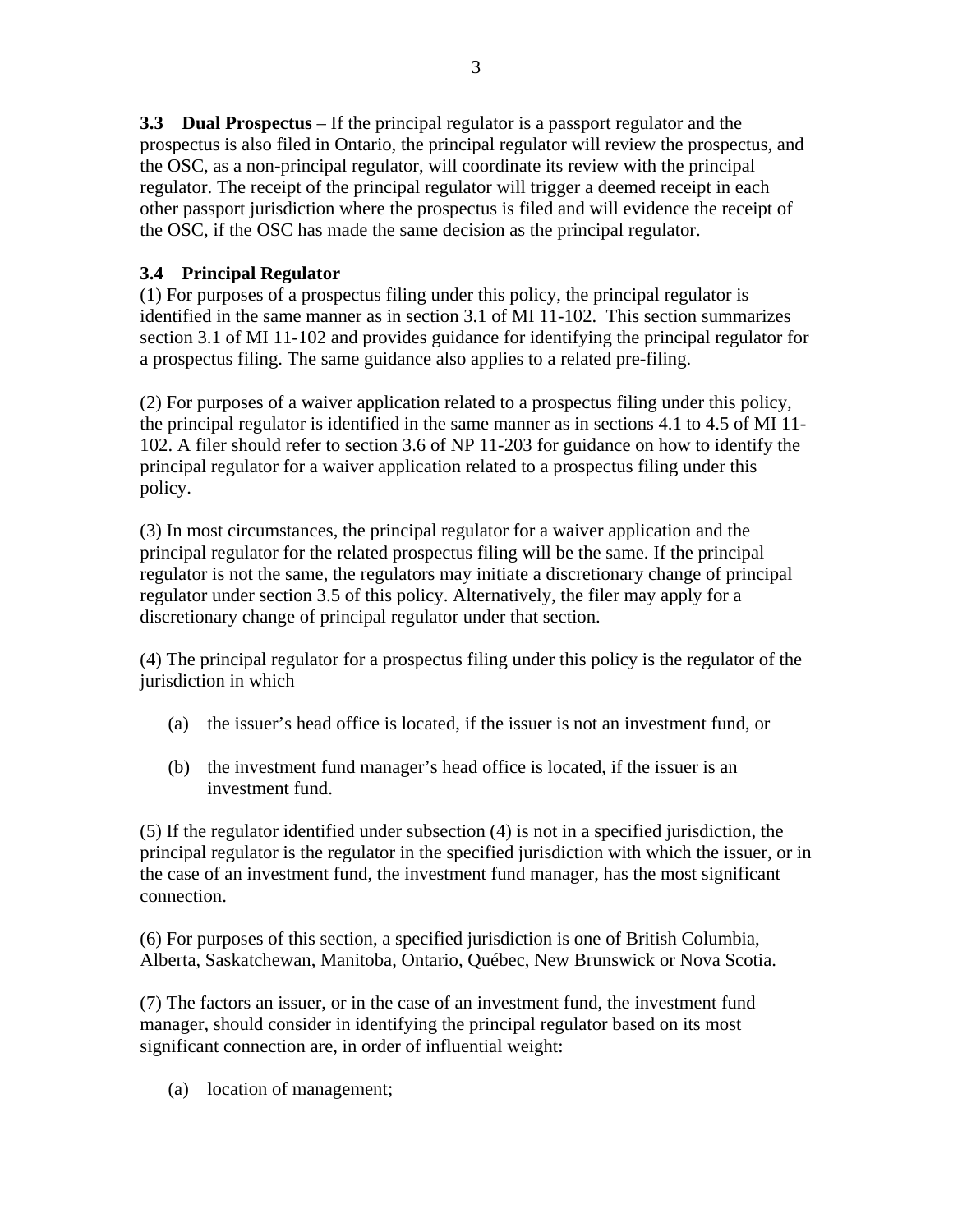- <span id="page-5-0"></span>(b) location of assets and operations;
- (c) location of trading market or quotation system in Canada;
- (d) location of securities holders, if the securities are not traded or quoted on a trading market or quotation system in Canada;
- (e) location of underwriter;
- (f) location of legal counsel; and
- (g) location of transfer agent.

The connecting factors in (e) to (g) are not relevant for a Canadian issuer, or Canadian investment fund manager, because it will have a significant connection to a specified jurisdiction based on the connecting factors in (a) to (d). Regulators will generally object to a Canadian issuer, or Canadian investment fund manager, identifying a principal regulator based on the factors in (e) to (g).

(8) A filer should refer to section 3.6 of NP 11-203 for additional guidance if the filer

- (a) is seeking a waiver application exemption but does not seek it from the regulator that would normally be the principal regulator for the waiver application, or
- (b) is seeking more than one exemption and does not seek all of the exemptions from the regulator that would normally be the principal regulator for the waiver application.

#### **3.5 Discretionary change in principal regulator**

(1) If the principal regulator identified under section 3.4 of this policy thinks that it is not the appropriate principal regulator, it will first consult with the filer and the appropriate regulator and then give the filer a written notice of the new principal regulator and the reasons for the change. The regulator specified in the notice will be the principal regulator as of the later of the date the filer receives the notice and the effective date specified in the notice, if any.

(2) A filer may request a discretionary change of principal regulator for a prospectus filing if the filer believes that the principal regulator identified under section 3.4 of this policy is not the appropriate principal regulator.

(3) When a filer requests a discretionary change in principal regulator under subsection (2), the principal regulator will consult with the appropriate regulator.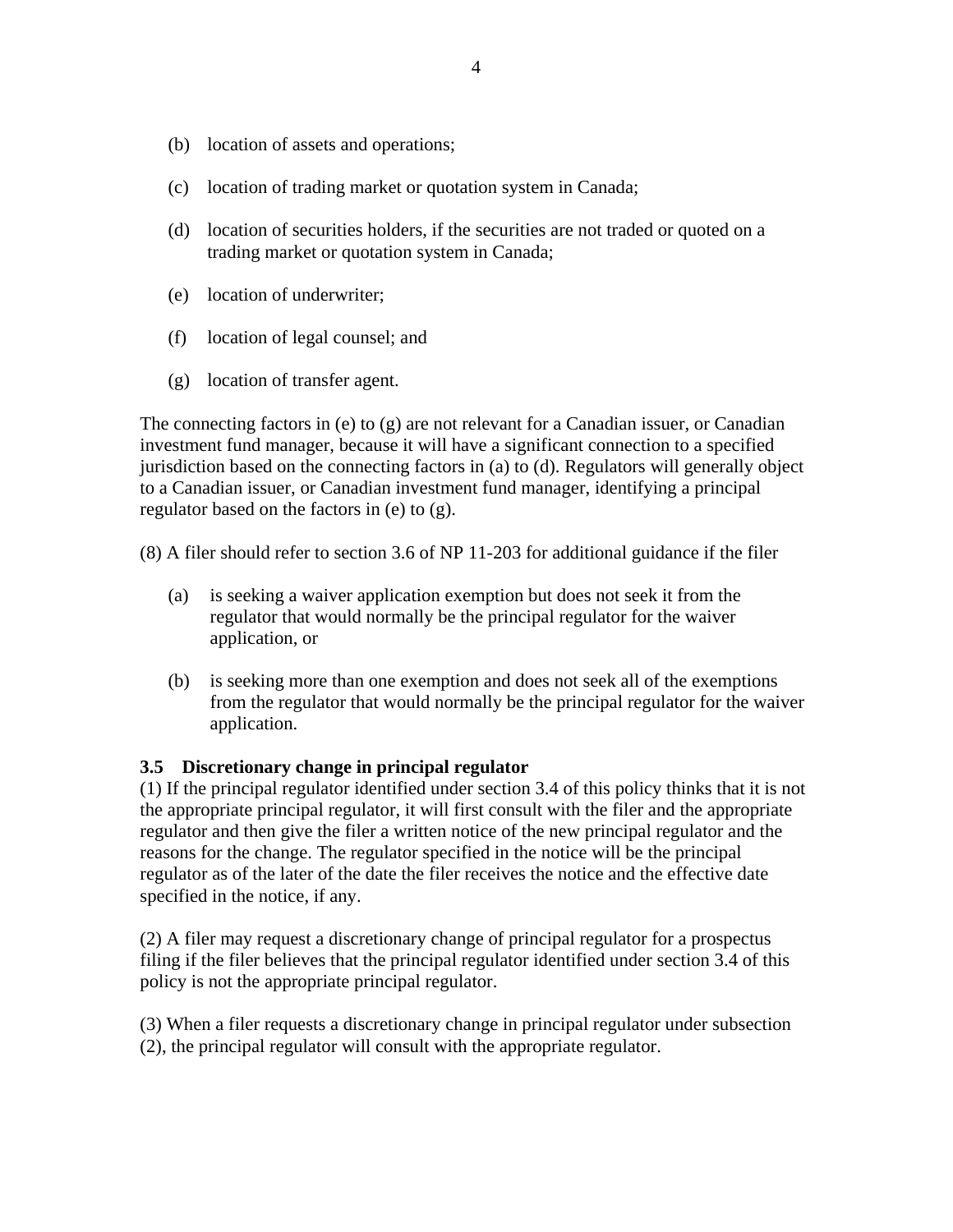<span id="page-6-0"></span>(4) Regulators do not anticipate changing a principal regulator except in exceptional circumstances and will give a written notice when approving a request.

(5) A filer that requests a discretionary change of principal regulator under subsection (2) should do so at least 30 days before filing the related materials. If the filer submits the request at least 30 days before filing the related materials, the regulators will use their best efforts to resolve the request within 30 days of receiving it. If the request is not resolved when the filer files the related materials, the principal regulator determined under section 3.4 of this policy will be the principal regulator for the prospectus filing. If the regulators subsequently agree to the change, they will give the filer notice and the change of principal regulator will apply to the filer's future prospectus filings.

(6) A filer should submit a written request for a change in principal regulator to its current principal regulator and include the reasons for requesting the change.

(7) The guidance in this section also applies to a pre-filing.

(8) A filer should refer to section 3.7 of NP 11-203 for guidance on a discretionary change of principal regulator for a waiver application related to a prospectus filing under this policy.

### **PART 4 FILING MATERIALS**

**4.1 Election to file under this policy, identification of principal regulator and payment of fees** – The filer should indicate in its electronic filing on SEDAR the principal regulator for the prospectus offering and that it is filing materials under this policy. If the principal regulator is not in the jurisdiction of the issuer's head office (or, in the case of an investment fund, the jurisdiction of the investment fund manager's head office), the filer should also indicate the connecting factor used to identify the principal regulator. If the filer files a prospectus in paper format under NI 13-101, the filer should include this information in the cover letter for the prospectus. In all cases, the filer should pay the required fees in each jurisdiction in which it files the prospectus.

**4.2 Filing for distribution to purchasers only in jurisdictions outside principal jurisdiction** – If a filer proposes to distribute its securities by prospectus only to purchasers in jurisdictions other than the jurisdiction of its principal regulator, the filer should file the materials with, and pay the required fees to, the principal regulator. The principal regulator will review the materials of the filer.

**4.3 Blacklined document** – A filer should file on SEDAR, as much in advance of filing final materials as possible, a draft final prospectus (the French language version in Québec), blacklined against the preliminary prospectus to show all proposed changes. A filer should also file with the final materials a copy of the final prospectus blacklined against the preliminary prospectus to show all changes made.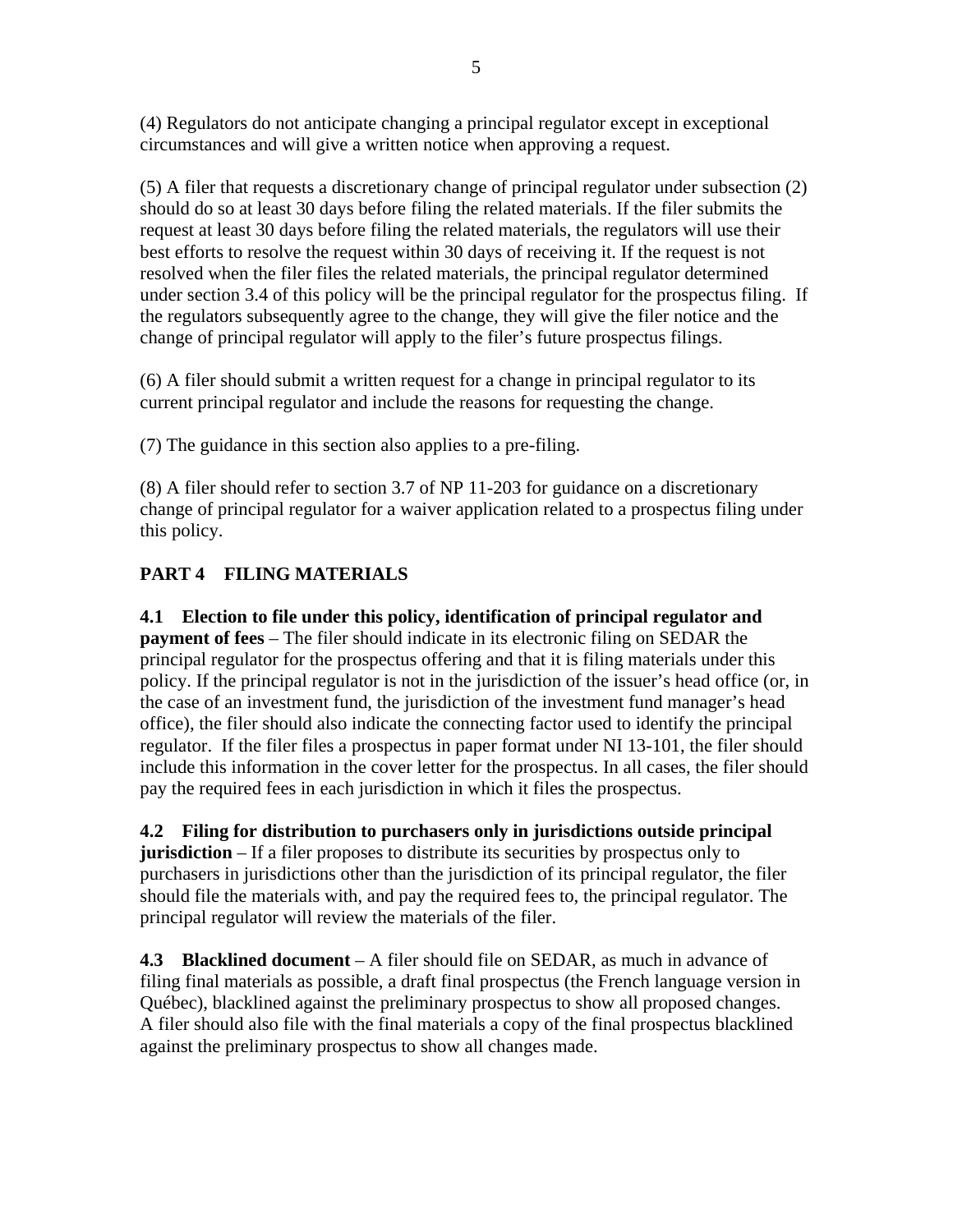<span id="page-7-0"></span>**4.4 Seasoned Prospectuses** – If a pro forma or preliminary prospectus is filed within two years of the date that a final receipt was issued for a prospectus of the same issuer, a filer (other than a filer that files under National Instrument 81-101 *Mutual Fund Prospectus Disclosure*) may identify the pro forma or preliminary prospectus as a seasoned prospectus. When filing a seasoned prospectus, the filer should also file

- (a) a copy of the seasoned prospectus blacklined against the preceding prospectus of the filer to show all changes made, and
- (b) a certificate certifying that the blacklined prospectus indicates all differences between the content of the seasoned prospectus and that of the filer's previous prospectus.

### **PART 5 REVIEW OF MATERIALS**

**5.1 General** – The principal regulator will review the materials in accordance with its securities legislation and securities directions and based on its review procedures, analysis and precedents.

**5.2 Passport prospectus** – The filer will deal only with the principal regulator, who will provide comments to, and receive responses from, the filer on the materials.

### **5.3 Dual prospectus**

(1) The OSC will also review the materials and will advise the principal regulator of any concerns relating to the materials that, if left unresolved, would cause the OSC to opt out of the dual review.

(2) The filer will deal only with the principal regulator, who will provide comments to, and receive responses from, the filer and will issue the prospectus receipt if the relevant conditions are satisfied. However, in exceptional circumstances, the principal regulator may refer the filer to the OSC.

#### **5.4 Review period for preliminary long form prospectuses and pro forma prospectuses**

(1) The principal regulator will use its best efforts to review the materials relating to a preliminary long form prospectus or pro forma prospectus and provide a first comment letter within 10 working days of the date of the preliminary receipt or of receiving the pro forma prospectus and related materials in acceptable form. The principal regulator may provide further comments as a result of the filer's responses or the continuing review of the materials.

(2) In the case of a dual prospectus, the OSC will, within five working days of the date of the preliminary receipt or of receiving the pro forma prospectus and related materials in acceptable form, use its best efforts to: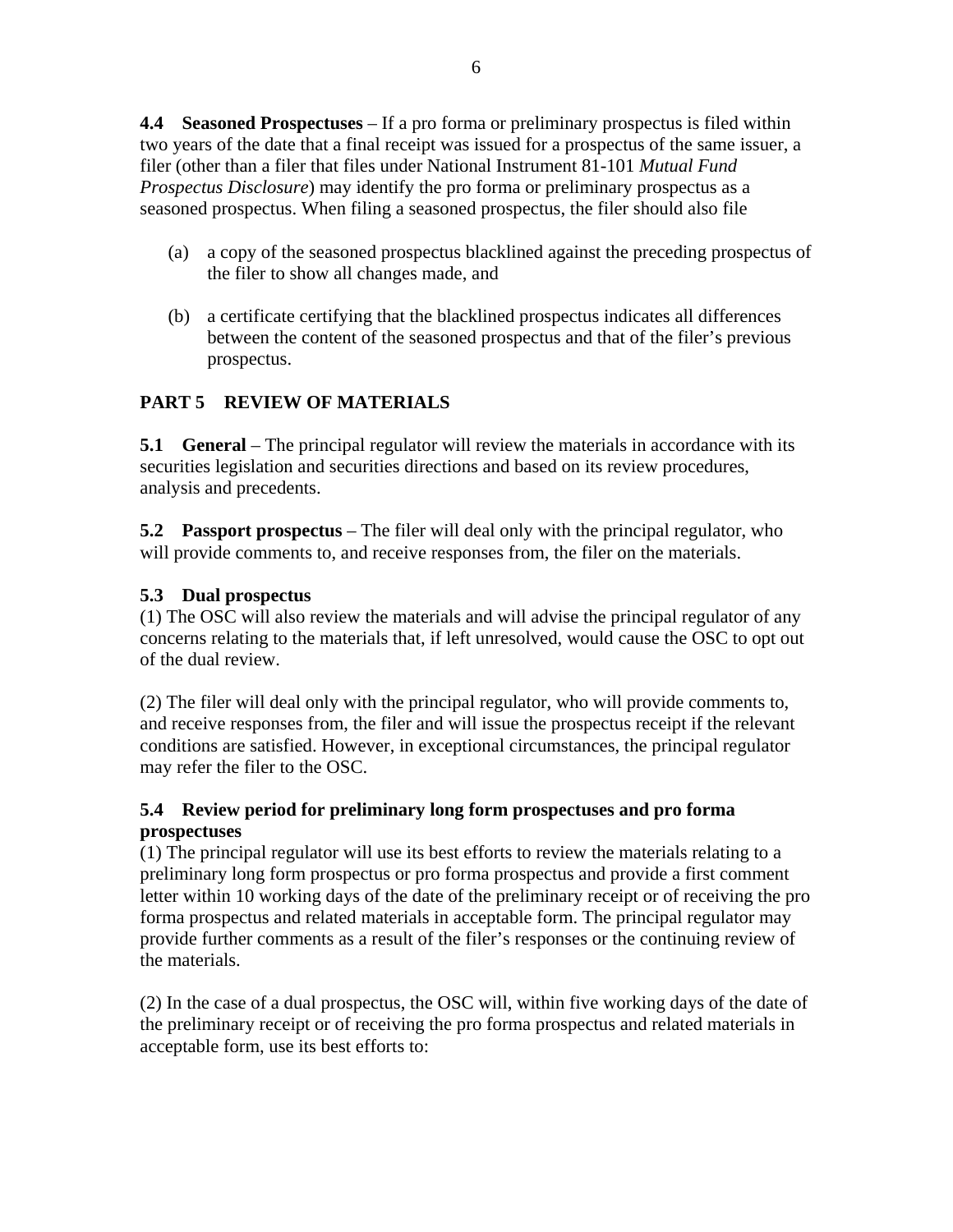- <span id="page-8-0"></span>(a) advise the principal regulator of any concerns with the materials that, if left unresolved, would cause the OSC to opt out of the dual review; or
- (b) indicate on SEDAR that it is clear to receive final materials.

#### **5.5 Review period for preliminary short form prospectuses and preliminary shelf prospectuses**

(1) The principal regulator will use its best efforts to review the materials relating to a preliminary short form prospectus or preliminary shelf prospectus and provide a first comment letter within three working days of the date of the preliminary receipt. The principal regulator may provide further comments as a result of the filer's responses or the continuing review of the materials.

(2) In the case of a dual prospectus, the OSC will, within two working days of the date of the preliminary receipt, use its best efforts to:

- (a) advise the principal regulator of any concerns with the materials that, if left unresolved, would cause the OSC to opt out of the dual review; or
- (b) indicate on SEDAR that it is clear to receive final materials.

(3) If the principal regulator does not think it can review a preliminary short form prospectus or preliminary shelf prospectus adequately within the time-period contemplated in subsection (1) because it is too complex, the principal regulator may decide to apply the time-period for long form prospectuses. In that case, the principal regulator will notify the filer and, in the case of a dual prospectus, the OSC, within one working day of issuing the receipt for the preliminary short form prospectus or the preliminary shelf prospectus. Filers should submit a pre-filing to resolve any issues that may cause a delay in the review of a preliminary short form prospectus or preliminary shelf prospectus.

**5.6 Novel and substantive issue** – If a prospectus is filed for an offering that involves a novel and substantive issue or raises a novel policy concern and the issues were not resolved in a pre-filing, the complexity of the issue or concern may delay the review of the prospectus.

**5.7 Form of response** – The filer should provide written responses to the principal regulator's comment letter.

### **PART 6 OPTING OUT OF A DUAL REVIEW**

#### **6.1 Opting Out**

(1) The OSC can opt out of a dual review at any time before the principal regulator issues a final receipt for the materials. The OSC will provide notice of its decision to opt out to the filer and the principal regulator by indicating that it has opted out on SEDAR.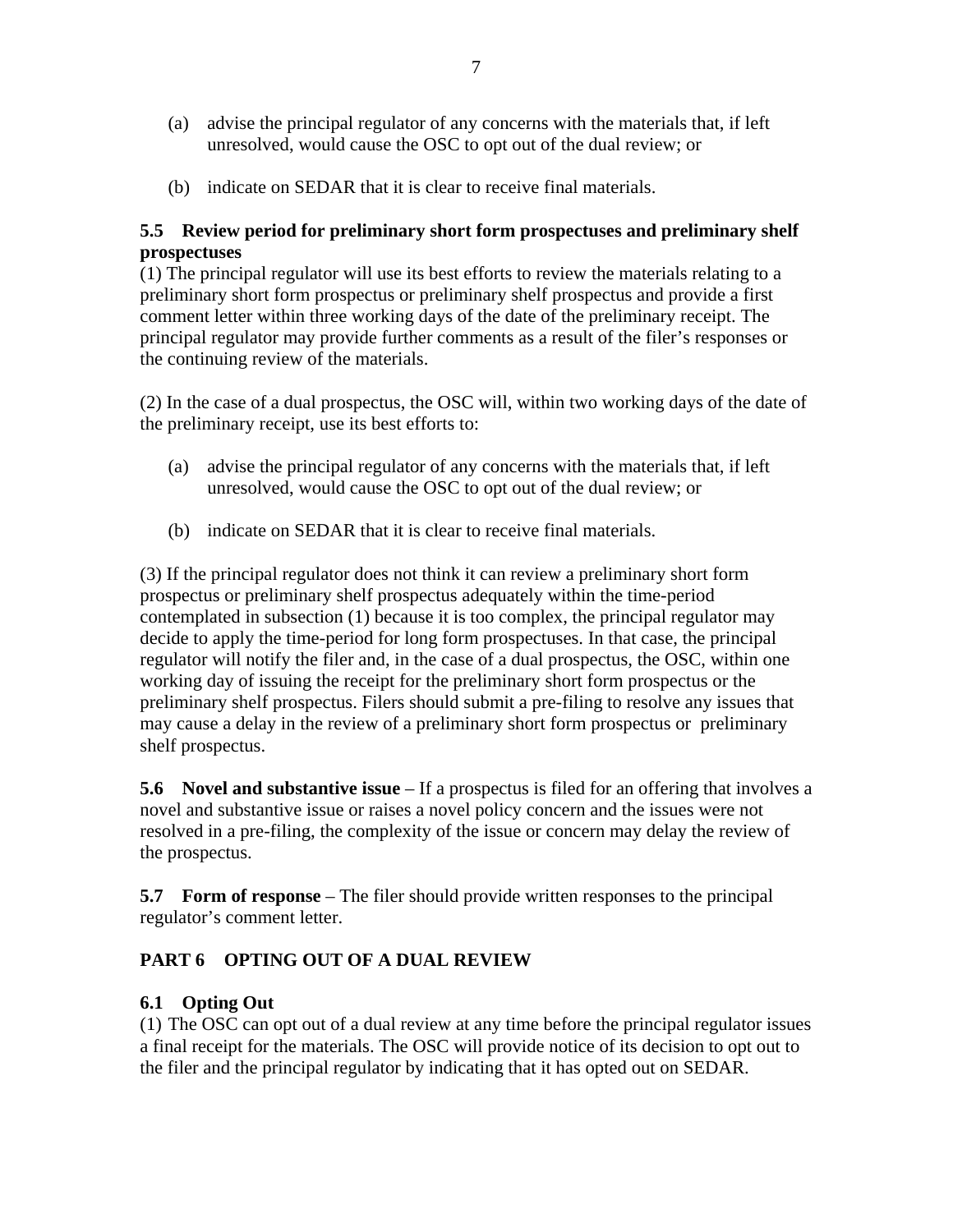<span id="page-9-0"></span>(2) The OSC will provide to the principal regulator written reasons for its decision to opt out of the dual review. The principal regulator will forward the reasons to the filer and will use its best efforts to resolve opt-out issues with the filer and the OSC.

(3) If the principal regulator is able to resolve the OSC's opt-out issues with the filer and the OSC, the OSC may opt back in. If the principal regulator is unable to resolve the OSC's opt-out issues, the principal regulator's final receipt will not evidence that the OSC has issued a receipt and the filer should deal with the OSC outside the dual review to resolve any outstanding issues.

### **PART 7 RECEIPTS**

### **7.1 Effect of prospectus receipt**

(1) Under MI 11-102, a filer that receives a receipt for a preliminary prospectus or prospectus from the principal regulator will be deemed to have a receipt for the preliminary prospectus or prospectus in a passport jurisdiction if certain conditions are met, including that

- (a) the filer filed the preliminary prospectus or prospectus in the passport jurisdiction, and
- (b) the regulator of the passport jurisdiction is not the principal regulator for the prospectus filing.

To assist filers, the principal regulator will list in its receipt the passport jurisdictions in which it understands the filer has a deemed receipt.

(2) In the case of a dual prospectus, the principal regulator's receipt for a preliminary prospectus will also evidence that the OSC has issued a receipt. The principal regulator's receipt for a final prospectus will also evidence that the OSC has issued a receipt, if the OSC has indicated on SEDAR that is it "clear for final".

**7.2 Conditions to issuance of preliminary receipt** – The principal regulator will issue a preliminary receipt if:

(1) the principal regulator determines that the filer has filed acceptable materials; and

(2) the filer provides a letter to the principal regulator with the materials confirming the following, to the best of its knowledge and belief:

- (a) The filer filed the materials (including all required translations) with, and paid the required fees to, the principal regulator and all non-principal regulators.
- (b) The filer delivered all documents required to be delivered under the securities legislation of each jurisdiction in which the filer filed the materials.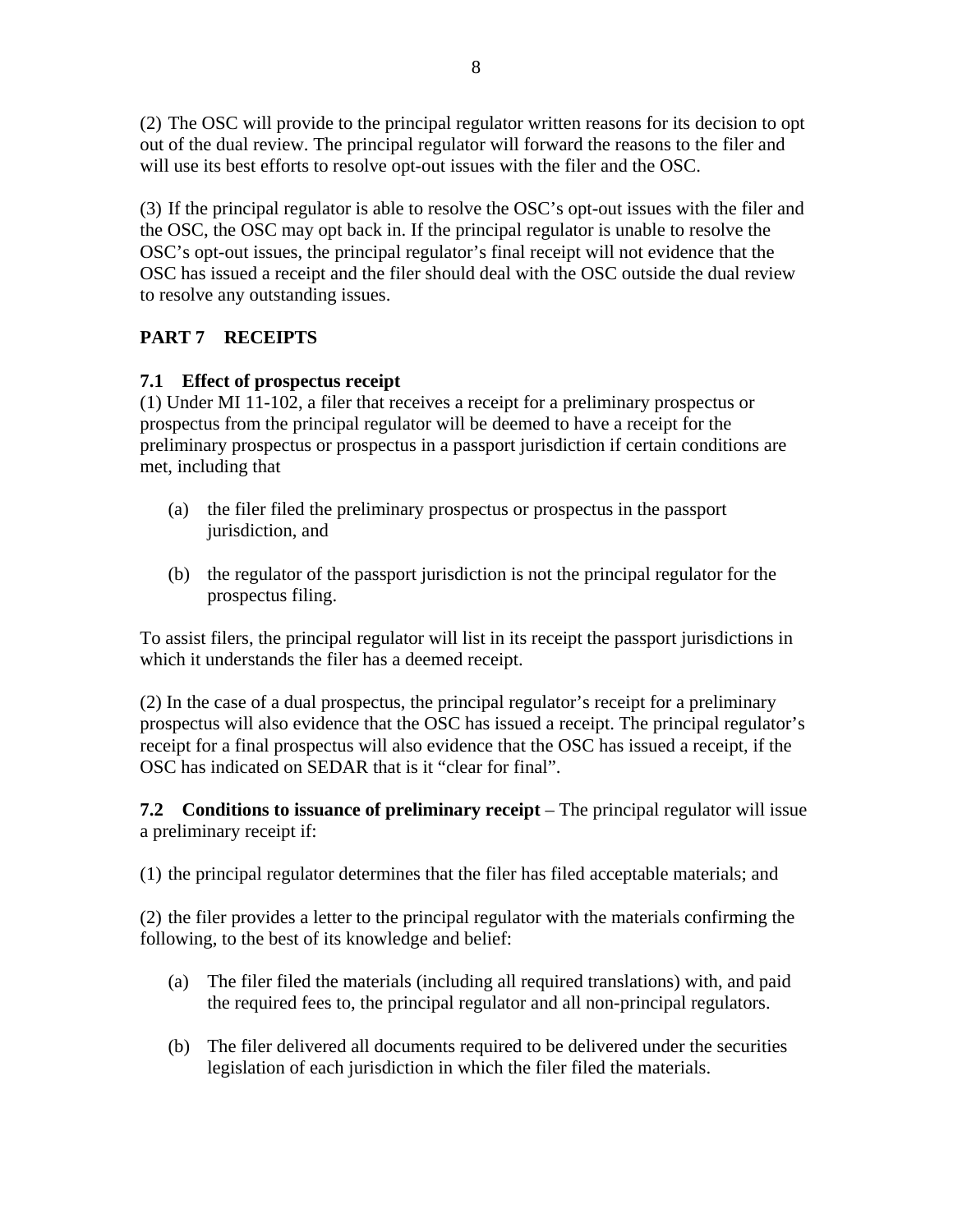- <span id="page-10-0"></span>(c) The filer is not subject to a cease trade order issued by the regulator of any jurisdiction in which the filer filed the materials.
- (d) Where an underwriter is required to sign a certificate, at least one underwriter that signed the certificate is registered, or has filed an application for registration or for exemption from registration, in each jurisdiction in which the filer will offer securities to purchasers.
- (e) Where an underwriter is required to sign a certificate in a jurisdiction in which the filer is making the distribution and none of the underwriters that signed the certificate is registered in that jurisdiction, but one of them has filed an application for registration or for exemption from registration, that underwriter filed an undertaking with the principal regulator not to solicit in that jurisdiction until it is registered or exempt from registration.
- (f) If the filer plans to distribute the securities itself, the filer is registered in each jurisdiction in which the filer will offer securities to purchasers, has filed an application for registration or for exemption from registration, or is not required to be registered.
- (g) If the filer has filed an application for registration or exemption from registration in a jurisdiction, the filer filed an undertaking with the principal regulator not to solicit in that jurisdiction until the filer is registered or exempted from registration.

**7.3 Conditions to issuance of final receipt for a prospectus** – The principal regulator will issue a final receipt for a prospectus if:

(1) the principal regulator is satisfied that all of its comments have been resolved;

(2) in the case of a dual prospectus, the OSC indicates on SEDAR that it is clear to receive final materials or opts out of the dual review;

(3) the principal regulator determines that the filer filed acceptable materials; and

(4) the filer provides a letter to the principal regulator with the materials confirming the following, to the best of its knowledge and belief:

- (a) The filer filed the materials (including all required translations and any undertaking the principal regulator requested) with, and paid the required fees to, the principal regulator and all non-principal regulators, except the OSC if the prospectus is a dual prospectus and the OSC has opted out of the dual review.
- (b) The filer delivered all documents required to be delivered under the securities legislation of each jurisdiction in which the filer filed the materials.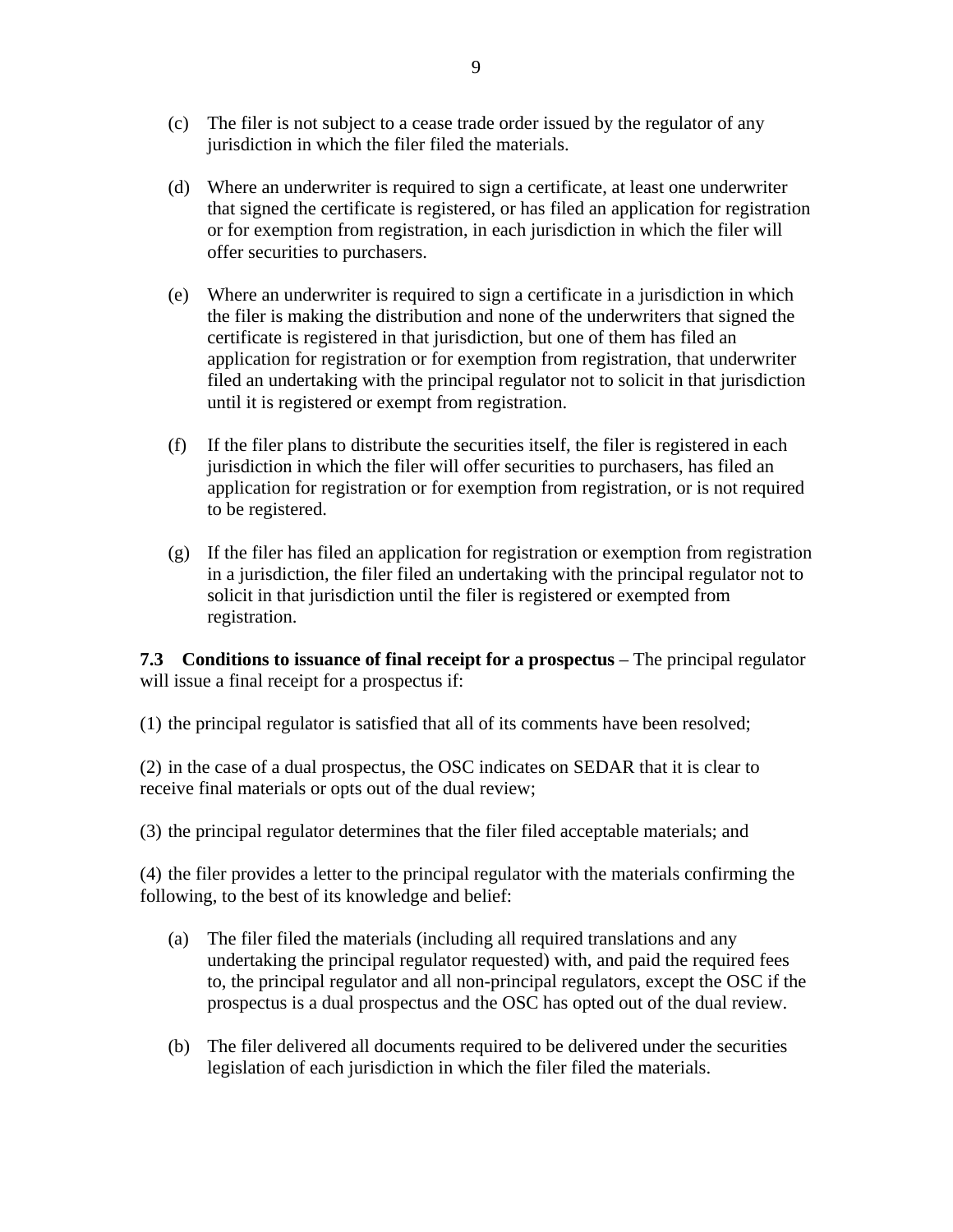- <span id="page-11-0"></span>(c) The filer is not subject to a cease trade order issued by the regulator of any jurisdiction in which the filer filed the materials.
- (d) Where an underwriter is required to sign a certificate, at least one underwriter that signed the certificate is registered or is exempt from registration in each jurisdiction in which the filer will offer securities to purchasers.
- (e) If the filer plans to distribute the securities itself, the filer is registered in each jurisdiction in which the filer will offer securities to purchasers, has an exemption from registration, or is not required to be registered.
- (f) The filer has applied for and received all necessary exemptions from applicable securities legislation from the principal regulator and also from the OSC, in the case of a dual prospectus for which the OSC has not opted out of the dual review.

**7.4 Translations** – The filer is responsible for ensuring the accuracy of any required translations.

### **PART 8 PRE-FILINGS AND WAIVER APPLICATIONS**

### **8.1 General**

(1) A filer seeking a pre-filing interpretation or a waiver application exemption before the issuance of a receipt should submit the pre-filing or waiver application sufficiently in advance of the filing of the related materials to avoid delays in the issuance of the receipt.

(2) The time required to review a pre-filing or waiver application will depend on whether it is routine or involves a novel and substantive issue or raises a novel policy concern.

(3) Annex A to the policy lists examples of pre-filings and waiver applications.

#### **8.2 Procedure**

(1) A filer should submit a pre-filing or waiver application by letter to the principal regulator. The pre-filing or waiver application should:

- (a) identify the principal regulator for the pre-filing or waiver application and the basis for that determination;
- (b) identify the non-principal regulators from which the filer requires the pre-filing interpretation or exemption,
- (c) describe the subject matter of the pre-filing or waiver application, set out the interpretation or exemption sought, and provide supporting documentation; and
- (d) in the case of a pre-filing or waiver application relating to a dual prospectus, provide the information set out in paragraph (c) that is relevant for Ontario.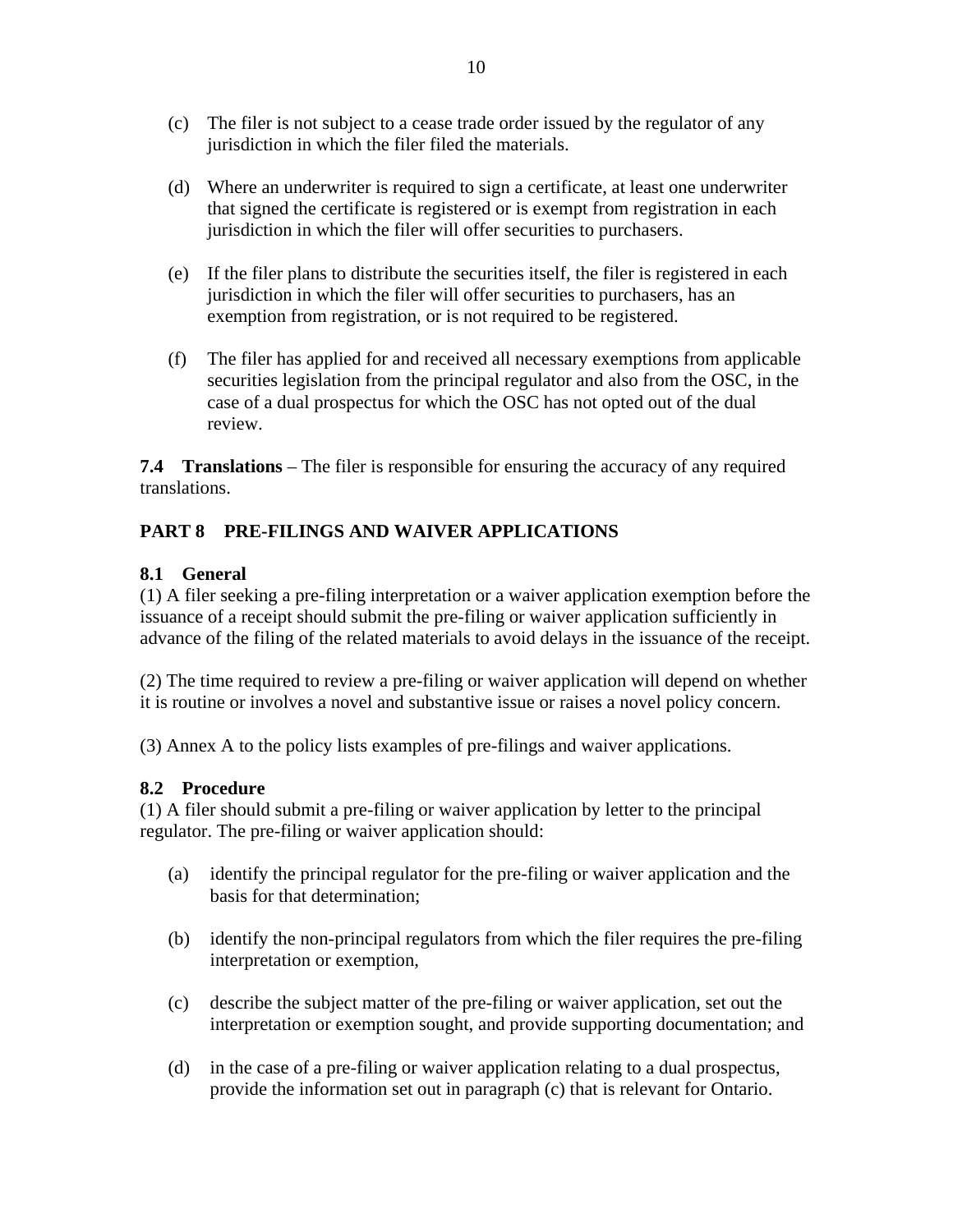(2) Filing the waiver application under subsection (1) with the principal regulator will satisfy the requirement to give notice in section  $4.7(1)(c)$  of MI 11-102 to each passport regulator from which the filer seeks the exemption.

(3) For a routine pre-filing or waiver application,

- (a) the principal regulator alone will review the pre-filing or waiver application and supporting documentation in accordance with its securities legislation and securities directions and based on its review procedures, analysis and precedents, and
- (b) the principal regulator will use its best efforts to advise the filer of the disposition of the pre-filing or waiver application within four working days from receiving it.

(4) If the principal regulator determines that a pre-filing or waiver application for a passport prospectus involves a novel and substantive issue or raises a novel policy concern, the principal regulator may provide copies or a description of the pre-filing or waiver application to other regulators for discussion purposes.

(5) If the principal regulator determines that a pre-filing or waiver application for a dual prospectus involves a novel and substantive issue or raises a novel policy concern,

- (a) The principal regulator will direct the filer to submit the pre-filing or waiver application in writing to the OSC if the filer has not already submitted it under paragraph (6).
- (b) The principal regulator will use its best efforts to review the pre-filing or waiver application and supporting documentation and send its proposed disposition to the OSC within four working days from the date the principal regulator receives the pre-filing or waiver application.
- (c) The OSC will use its best efforts to advise the principal regulator whether it agrees or disagrees with the principal regulator's proposed disposition within two working days from the date the OSC receives the principal regulator's proposed disposition.
- (d) The principal regulator will advise the filer of the disposition of the pre-filing or waiver application if the OSC agrees with the proposed disposition.
- (e) The principal regulator will use its best efforts to resolve the outstanding issues with the filer and the OSC if the OSC disagrees with the proposed disposition.
- (f) If the principal regulator is unable to resolve the OSC's outstanding issues, the principal regulator will advise the filer of how it disposed of the pre-filing or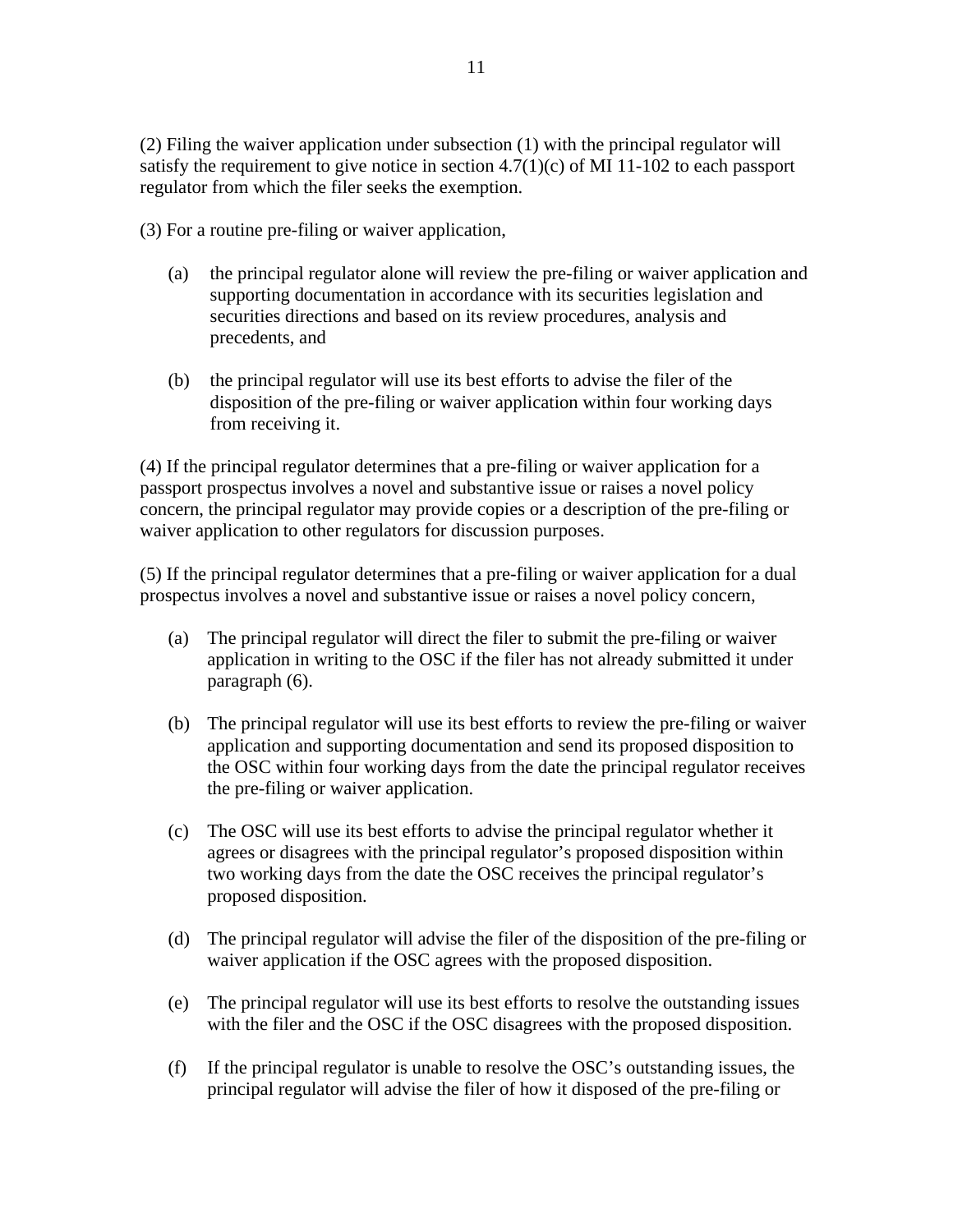waiver application and to deal separately with the OSC to resolve the outstanding issues.

<span id="page-13-0"></span>(6) If it is apparent to the filer that a pre-filing or waiver application for a dual prospectus involves a novel and substantive issue or raises a novel policy concern, the filer may accelerate the process by initially submitting the pre-filing or waiver application to both the principal regulator and the OSC.

#### **8.3 Information to be provided with related materials**

(1) When filing a preliminary or pro forma prospectus after submitting a pre-filing or waiver application, a filer should always indicate on SEDAR that it submitted a pre-filing or waiver application in the principal jurisdiction and, if applicable, in Ontario.

(2) If the principal regulator for the filer's pre-filing or waiver application is different from the principal regulator for the filer's related prospectus filing, the filer should also indicate the name of the principal regulator for the pre-filing or waiver application in the cover letter for the prospectus.

(3) In addition, when filing a preliminary prospectus or pro forma prospectus after receiving the disposition for a pre-filing or waiver application, the filer should include in the cover letter for the prospectus:

- (a) the name of the principal regulator for the pre-filing or waiver application, if it is different from the principal regulator for the prospectus filing;
- (b) a description of the subject matter of the pre-filing or waiver application;
- (c) the relevant provisions of the securities legislation in the principal jurisdiction;
- (d) how the principal regulator for the pre-filing or waiver application disposed of the pre-filing or waiver application; and
- (e) in the case of a pre-filing or waiver application relating to a dual prospectus,
	- (i) the information set out in paragraph (c) that is relevant for Ontario;
	- (ii) if the OSC disagrees with the principal regulator's proposed disposition, how the OSC disposed of the matter; and
	- (iii) if the filer did not seek an interpretation or an exemption in any passport jurisdiction, the subject matter of the pre-filing or waiver application and the disposition by the OSC.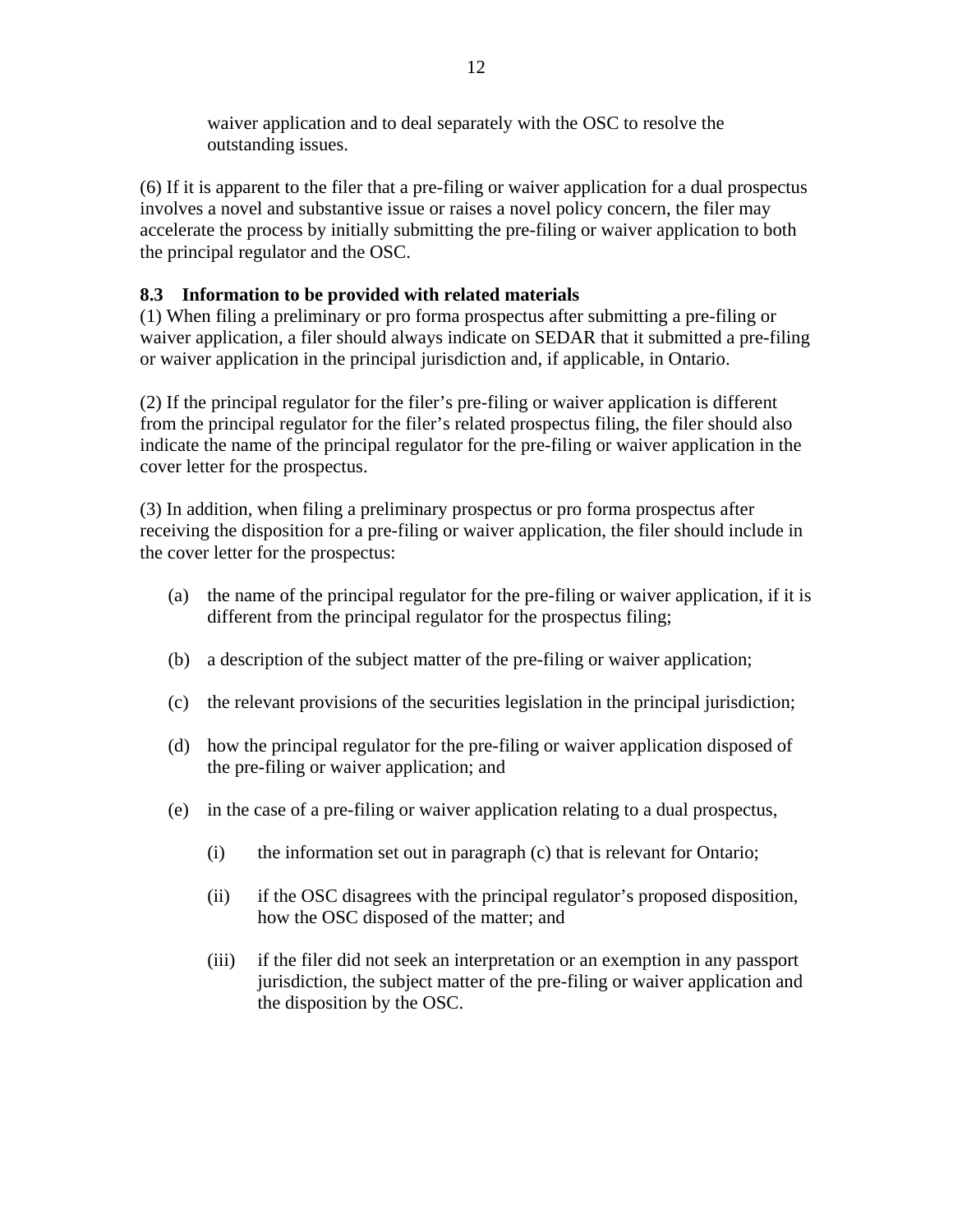### <span id="page-14-0"></span>**8.4 Effect of prospectus receipt when waiver application submitted**

(1) If a filer submitted a waiver application for a prospectus filing and the disclosure in the prospectus reflects that the principal regulator granted an exemption, the principal regulator's final receipt

- (a) evidences that the principal regulator has granted the exemption, and
- (b) results in an equivalent exemption in each passport jurisdiction that the filer identified in its waiver application under section 8.2(1)(b) of this policy and in which the filer filed the prospectus.

(2) If the principal regulator for the waiver application is different from the principal regulator for the related prospectus, the principal regulator for the waiver application will advise the principal regulator for the related prospectus of the disposition of the waiver application. If the principal regulator for the waiver application grants the exemption, the final receipt of the principal regulator for the related prospectus will

- (a) evidence that the principal regulator for the waiver application has granted the exemption, and
- (b) result in an equivalent exemption in each passport jurisdiction that the filer identified in its waiver application under section 8.2(1)(b) of this policy and in which the filer filed the prospectus.

(3) In the case of a waiver application relating to a dual prospectus, the principal regulator's final receipt will also evidence that the OSC has granted the exemption if the OSC has indicated on SEDAR that it is "clear for final".

#### **8.5 Resolution of pre-filing**

(1) The fact that the principal regulator issued the final receipt for a prospectus filing for which a filer submitted a pre-filing confirms that the pre-filing was satisfactorily resolved.

(2) If the principal regulator for a pre-filing is different from the principal regulator for the related prospectus, the principal regulator for the pre-filing will advise the principal regulator for the related prospectus of its interpretation.

### **PART 9 APPLICATIONS**

**9.1 Applications in multiple jurisdictions** – In many instances, filers require exemptions not contemplated under Part 8 to file materials or to facilitate a distribution of securities. NP 11-203 is available for these types of exemption applications.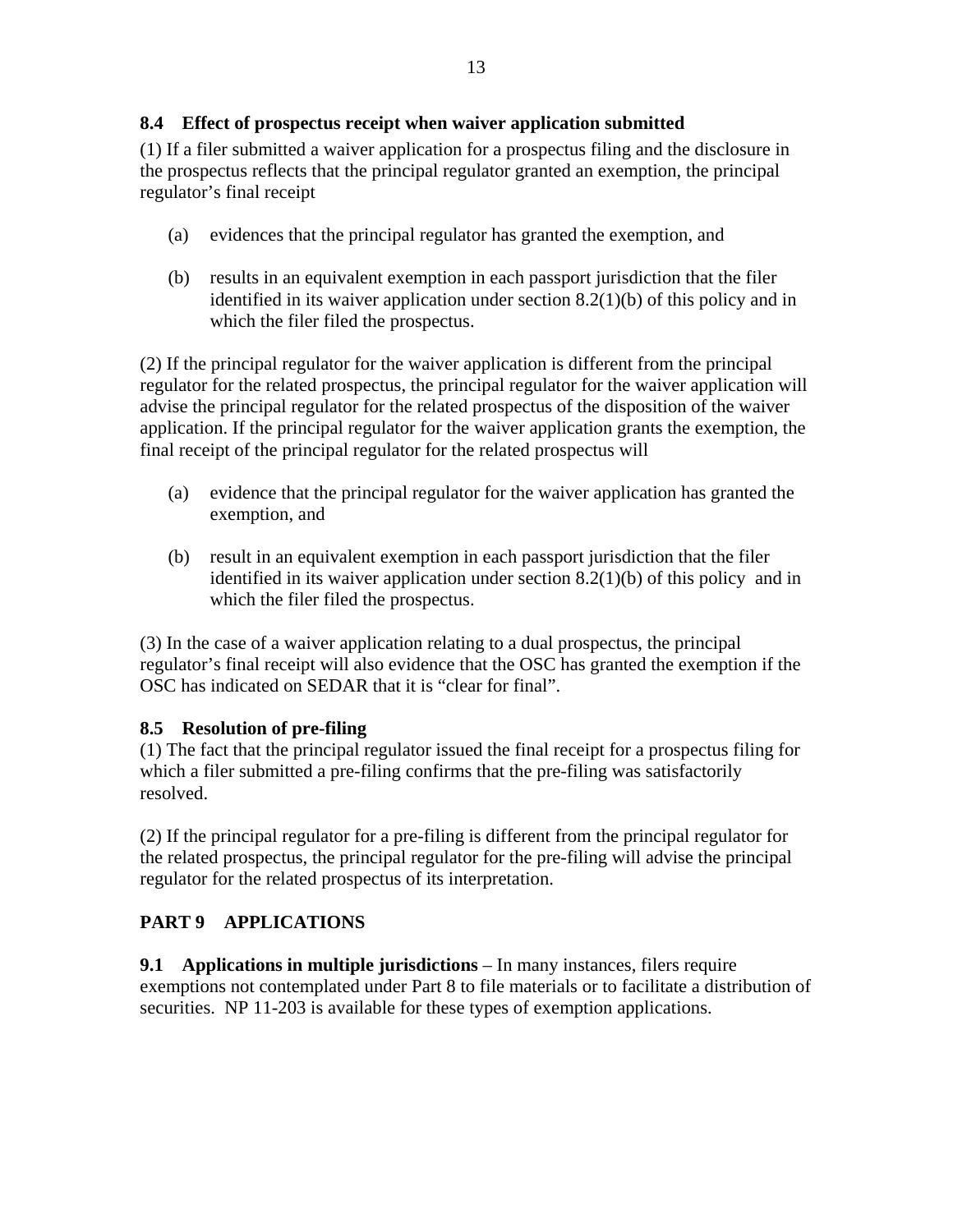<span id="page-15-0"></span>**9.2 Timing of application** – A filer requiring an exemption before the issuance of a receipt should file its application sufficiently in advance of the filing of the related materials to avoid delays in the issuance of the receipt.

**9.3 Additional information to be provided** – When filing an application, the filer should indicate in a cover letter for the application that it has filed or will file related materials. When filing the related materials for a dual prospectus, the filer should indicate on SEDAR it has made or is making the application in Ontario.

### **PART 10 AMENDMENTS**

**10.1 Conditions to issuance of receipt for preliminary prospectus amendments** – The principal regulator will issue a preliminary prospectus amendment receipt if:

(1) the principal regulator determines that the filer has filed acceptable materials; and

(2) the filer provides a letter to the principal regulator with the materials confirming the following, to the best of its knowledge and belief:

- (a) The filer filed the materials (including all required translations) with, and paid the required fees to, the principal regulator and all non-principal regulators.
- (b) The filer delivered all documents required to be delivered under the securities legislation of each jurisdiction in which the filer filed the materials.
- (c) The filer is not subject to a cease trade order issued by the regulator of any jurisdiction in which the filer filed the materials.
- (d) Where an underwriter is required to sign a certificate, at least one underwriter that signed the certificate is registered, or has filed an application for registration or for exemption from registration, in each jurisdiction in which the filer will offer securities to purchasers.
- (e) Where an underwriter is required to sign a certificate in a jurisdiction in which the filer is making the distribution and none of the underwriters that signed the certificate is registered in that jurisdiction, but one of them has filed an application for registration or for exemption from registration, that underwriter filed an undertaking with the principal regulator not to solicit in that jurisdiction until it is registered or exempt from registration.
- (f) If the filer plans to distribute the securities itself, the filer is registered in each jurisdiction in which the filer will offer securities to purchasers, has filed an application for registration or for exemption from registration, or is not required to be registered.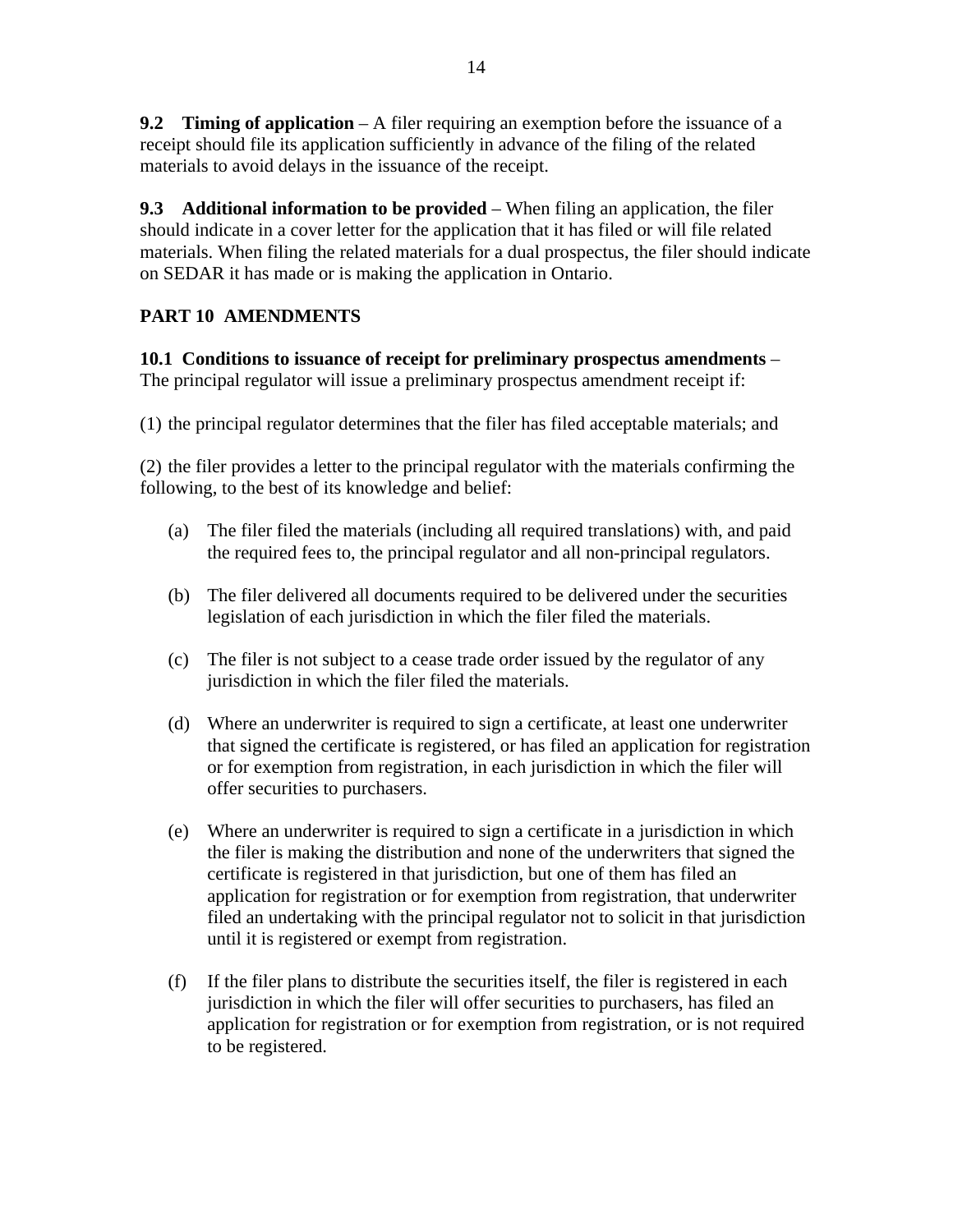<span id="page-16-0"></span>(g) If the filer has filed an application for registration or exemption from registration in a jurisdiction, the filer filed an undertaking with the principal regulator not to solicit in that jurisdiction until the filer is registered or exempted from registration.

#### **10.2 Receipt for preliminary prospectus amendments**

(1) Under MI 11-102, a filer that receives a receipt for a preliminary prospectus amendment from the principal regulator will be deemed to have a receipt for the preliminary prospectus amendment in a passport jurisdiction if certain conditions are met, including that

- (a) the filer filed the preliminary prospectus amendment in the passport jurisdiction, and
- (b) the regulator in the passport jurisdiction is not the principal regulator for the prospectus filing.

To assist filers, the principal regulator will list in its receipt the passport jurisdictions in which it understands the filer has a deemed receipt.

(2) In the case of a dual prospectus, the principal regulator's receipt for a preliminary prospectus amendment will also evidence that the OSC has issued a receipt.

#### **10.3 Review period for preliminary prospectus amendments**

(1) If a filer files a preliminary prospectus amendment before the principal regulator issues its comment letter relating to the preliminary prospectus materials, the principal regulator may be unable to complete its review of the preliminary prospectus materials and issue its comment letter within the time-period indicated in section 5.4(1) or 5.5(1) of this policy, as applicable. The principal regulator will use its best efforts to issue its comment letter on the later of the date that is

- (a) in the case of a long form prospectus, five working days after the date of the receipt for the preliminary prospectus amendment and the original due date for the comment letter; and
- (b) in the case of a short form prospectus or a shelf prospectus, three working days after the date of the receipt for the preliminary prospectus amendment and the original due date for the comment letter.

Similarly, in the case of a dual prospectus, if a filer files a preliminary prospectus amendment before the OSC completes its review under section 5.4(2) or 5.5(2) of this policy, the OSC may be unable to complete its review within the relevant time-periods. The OSC will use its best efforts to advise the principal regulator by the later of

(a) the date that is three working days after the date of the receipt for the preliminary prospectus amendment, and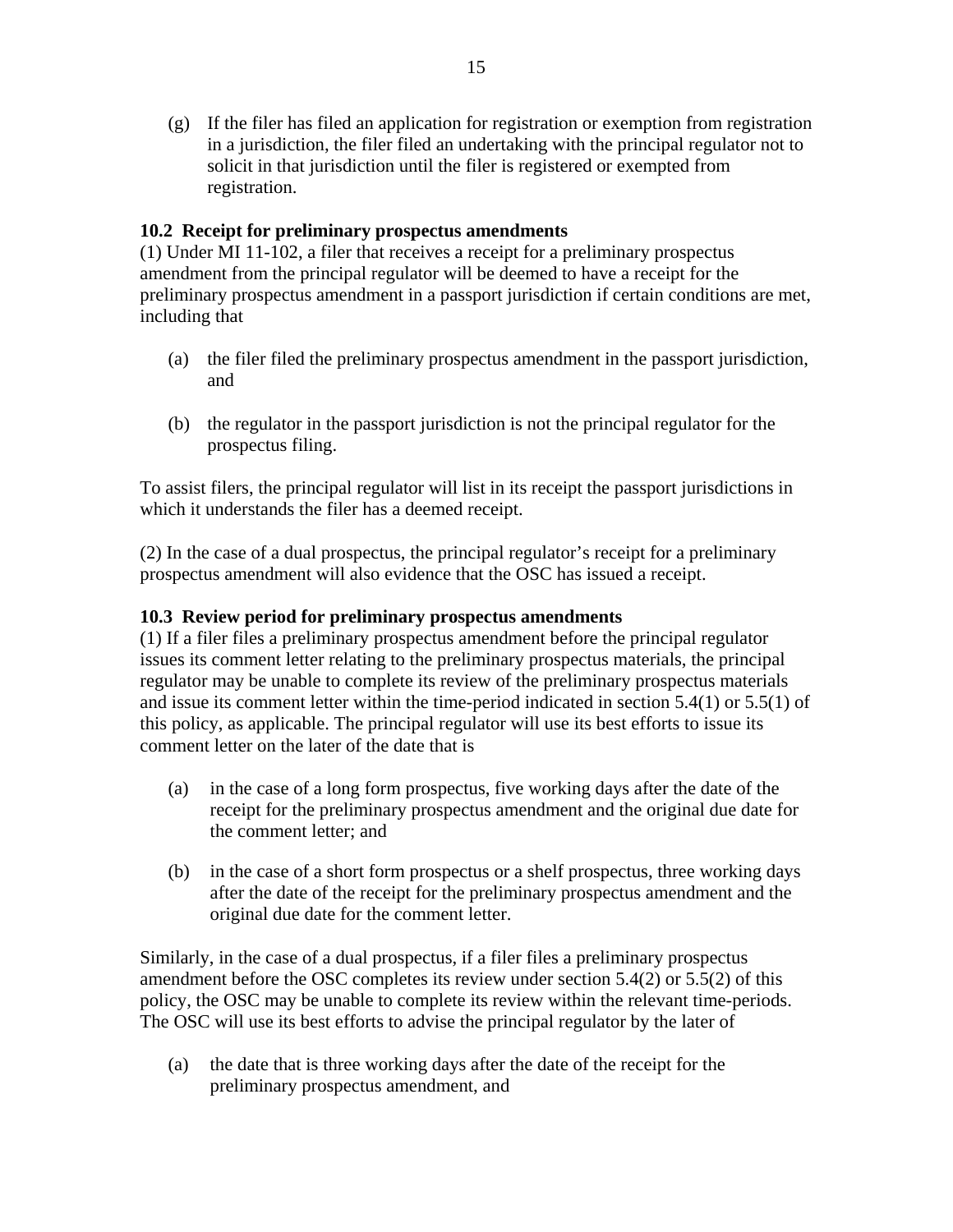<span id="page-17-0"></span>(b) the original due date for advising the principal regulator

of any concerns with the materials that, if left unresolved, would cause it to opt out of the dual review.

(2) If a filer files a preliminary long form prospectus amendment after the principal regulator has issued its comment letter,

- (a) the principal regulator will use its best efforts to review the materials and issue a comment letter within three working days of the date of the receipt for the preliminary long form prospectus amendment; and
- (b) in the case of a dual prospectus, the OSC will use its best efforts to advise the principal regulator, within three working days of the date of the receipt for the preliminary long form prospectus amendment, of any concerns with the materials that, if left unresolved, would cause it to opt out of the dual review.

(3) If a filer files a preliminary short form prospectus amendment or preliminary shelf prospectus amendment after the principal regulator has issued its comment letter,

- (a) the principal regulator will use its best efforts to review the materials and issue a comment letter within two working days of the date of the receipt for the preliminary short form prospectus amendment or preliminary shelf prospectus amendment; and
- (b) in the case of a dual prospectus, the OSC will use its best efforts to advise the principal regulator, within two working days of the date of the receipt for the preliminary short form prospectus amendment or preliminary shelf prospectus amendment, of any concerns with the materials that, if left unresolved, would cause it to opt out of the dual review.

(4) The time periods in subsections (2) and (3) may not apply in circumstances where it would be more appropriate for the principal regulator and, in the case of a dual prospectus, the OSC, to review the amendment materials at a different stage of the review process. For example, the principal regulator and the OSC may wish to defer reviewing the amendment materials until after receiving and reviewing the filer's responses to comments already issued on the preliminary prospectus materials.

#### **10.4 Review period for prospectus amendments**

(1) If a filer files a long form prospectus amendment,

(a) the principal regulator will use its best efforts to review the materials and issue a comment letter within three working days of the date of receiving the materials in acceptable form; and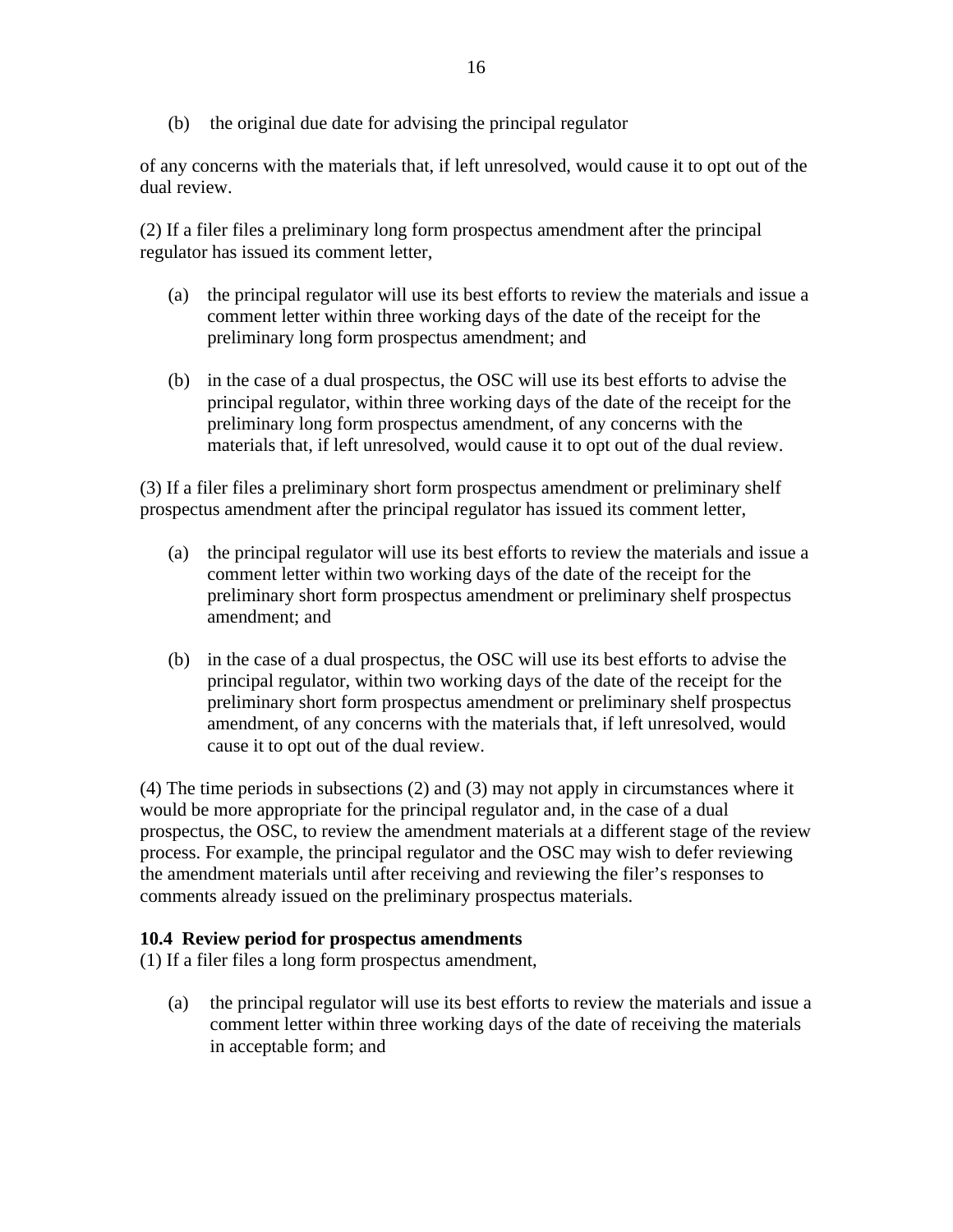<span id="page-18-0"></span>(b) in the case of a dual prospectus, the OSC will use its best efforts to advise the principal regulator within three working days of the date of receiving the materials in acceptable form of any concerns with the materials that, if left unresolved, would cause it to opt out of the dual review.

(2) If a filer files a short form prospectus amendment or shelf prospectus amendment,

- (a) the principal regulator will use its best efforts to review the materials and issue a comment letter within two working days of the date of receiving the materials in acceptable form; and
- (b) in the case of a dual prospectus, the OSC will use its best efforts to advise the principal regulator within two working days of the date of receiving the materials in acceptable form of any concerns with the materials that, if left unresolved, would cause it to opt out of the dual review.

**10.5 Conditions to issuance of prospectus amendment receipt** – The principal regulator will issue a prospectus amendment receipt if:

(1) the principal regulator is satisfied that all of its comments have been resolved;

(2) in the case of a dual prospectus, the OSC indicates on SEDAR that it is clear to receive amendments to final materials or opts out of the dual review;

(3) the principal regulator determines that the filer filed acceptable materials; and

(4) the filer provides a letter to the principal regulator with the materials confirming the following, to the best of its knowledge and belief:

- (a) The filer filed the materials (including all required translations and any undertaking the principal regulator requested) with, and paid the required fees to, the principal regulator and all non-principal regulators, except the OSC if the amendment relates to a dual prospectus and the OSC has opted out of the dual review.
- (b) The filer delivered all documents required to be delivered under the securities legislation of each jurisdiction in which the filer filed the materials.
- (c) The filer is not subject to a cease trade order issued by the regulator of any jurisdiction in which the filer filed the materials;
- (d) Where an underwriter is required to sign a certificate and the amendment relates to the removal of an underwriter, at least one underwriter that signed the certificate is registered or is exempt from registration in each jurisdiction in which the filer will offer securities to purchasers.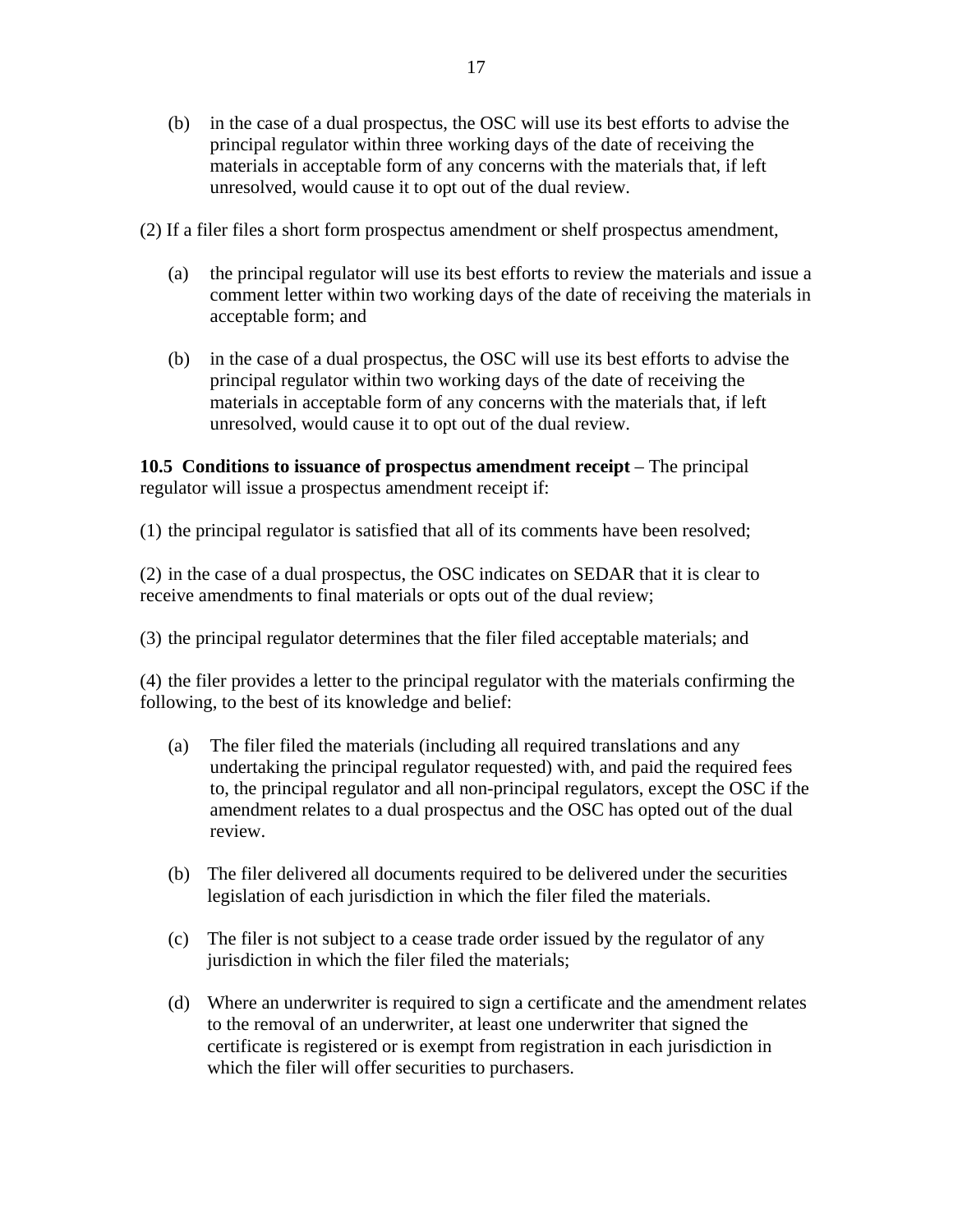<span id="page-19-0"></span>(e) The filer has applied for and received all necessary exemptions from applicable securities legislation from the principal regulator, and from the OSC in the case of a dual prospectus for which the OSC has not opted out of the dual review.

#### **10.6 Prospectus amendment receipt**

(1) Under MI 11-102, a filer that receives a receipt for a prospectus amendment from the principal regulator will be deemed to have a receipt for the prospectus amendment in a passport jurisdiction if certain conditions are met, including that

- (a) the filer filed the prospectus amendment in the passport jurisdiction, and
- (b) the regulator in the passport jurisdiction is not the principal regulator for the prospectus filing.

To assist filers, the principal regulator will list in its receipt the passport jurisdictions in which it understands the filer has a deemed receipt.

(2) In the case of a dual prospectus, the principal regulator's receipt for a prospectus amendment will also evidence that the OSC has issued a receipt, if the OSC has indicated on SEDAR that it is "clear" for the amendment to final.

### **PART 11 HOLIDAYS**

**11.1 Holidays** – A receipt issued under this Policy is deemed to be issued in a nonprincipal passport jurisdiction on the date of the receipt issued by the principal regulator even if the non-principal passport regulator is closed on that date. For a dual prospectus, the receipt from the principal regulator will also evidence that the OSC has issued a receipt if the OSC is open on the date of the principal regulator's receipt and has not opted-out. If the OSC is not open on the date of the principal regulator's receipt, the principal regulator will issue a second receipt that evidences that the OSC has issued a receipt on the next day that the OSC is open.

#### **PART 12 EFFECTIVE DATE AND TRANSITION**

**12.1 Effective date** – This policy comes into effect on March 17, 2008.

**12.2 Prospectus filed before March 17, 2008** *–* The process set out in National Policy 43-201 Mutual Reliance Review System for Prospectuses will continue to apply to

- (a) a preliminary prospectus, pro forma prospectus, preliminary prospectus amendment or prospectus amendment filed before March 17, 2008,
- (b) a prospectus, other than a prospectus amendment, whose related preliminary prospectus or pro forma prospectus was filed before March 17, 2008, and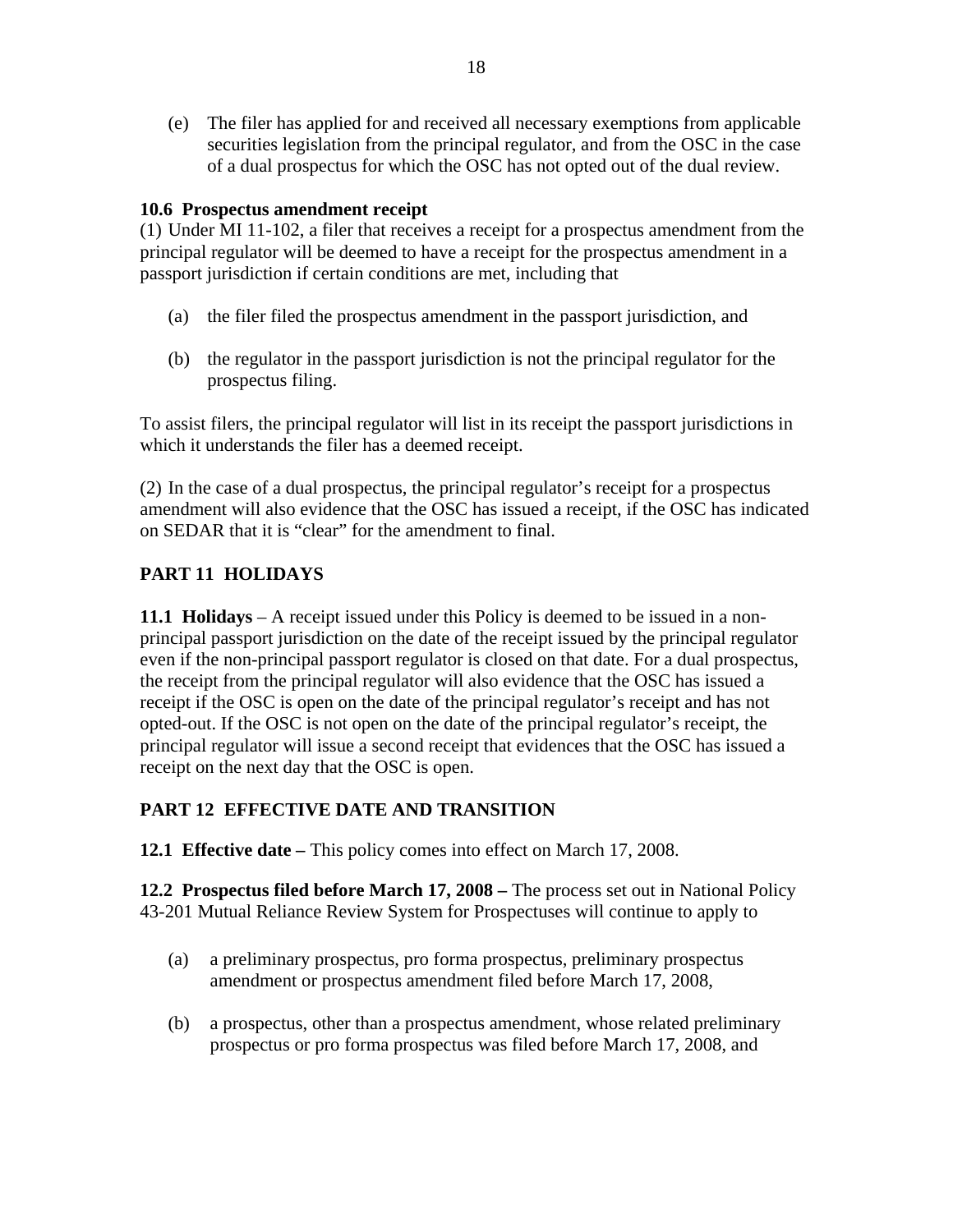(c) a pre-filing or waiver application filed before March 17, 2008 if it relates to a prospectus whose related preliminary prospectus or pro forma prospectus was filed before March 17, 2008.